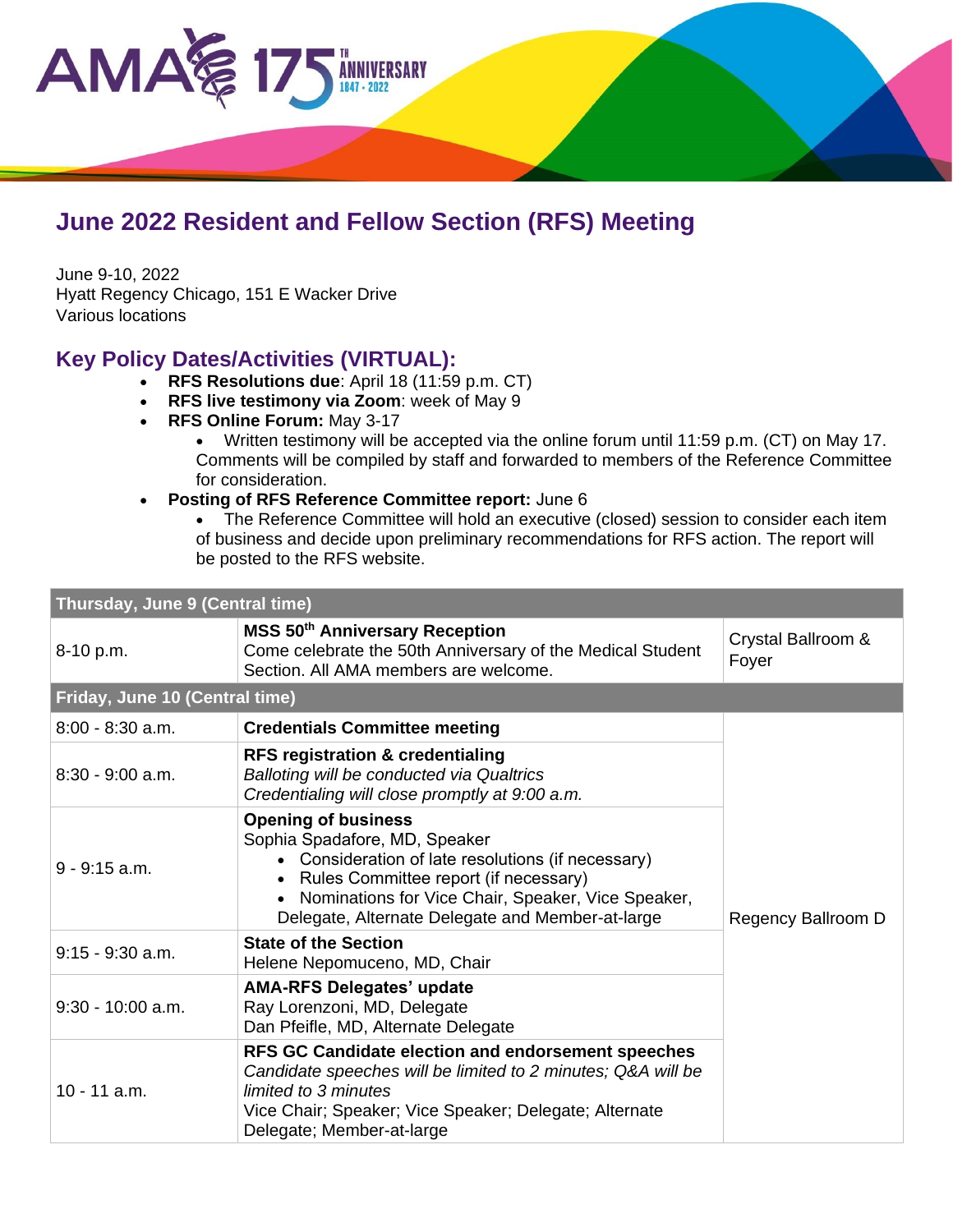| $11 - 11:15$ a.m.          | <b>Break</b>                                                                                                                                                                                                                                                                                                                                                                                                                                                                                                                                                                         |                                               |
|----------------------------|--------------------------------------------------------------------------------------------------------------------------------------------------------------------------------------------------------------------------------------------------------------------------------------------------------------------------------------------------------------------------------------------------------------------------------------------------------------------------------------------------------------------------------------------------------------------------------------|-----------------------------------------------|
| 11:15 - 11:45 a.m.         | <b>AMA Advocacy update</b>                                                                                                                                                                                                                                                                                                                                                                                                                                                                                                                                                           |                                               |
| 11:45 a.m. - 12:15<br>p.m. | <b>AMA Center for Health Equity</b>                                                                                                                                                                                                                                                                                                                                                                                                                                                                                                                                                  |                                               |
| $11:15$ a.m.               | <b>Primary ballot for GC positions</b><br>only credentialed members may participate in the<br>election.<br>These positions will be listed on ballot: Vice Chair, Speaker,<br>Delegate, and Member-at-large                                                                                                                                                                                                                                                                                                                                                                           |                                               |
| 12:15 - 12:30 p.m.         | <b>Nominations for Vice Speaker and Alternate Delegate</b><br>Unless otherwise requested, all unsuccessful candidates for<br>Speaker and Delegate will automatically be nominated Vice<br>Speaker and Alternate Delegate, respectively. Additional<br>nominations may be made from the floor pursuant to the<br>internal operating procedures.<br>Provide the names and endorsing societies of nominees<br>to staff by 12:30 p.m.<br>All candidates are responsible for verifying ballot with<br>staff by 12:30 p.m. and for reviewing/signing AMA's<br><b>Conflict of Interest.</b> |                                               |
| 12:30 - 2:00 p.m.          | <b>Presentation of Reference Committee report</b>                                                                                                                                                                                                                                                                                                                                                                                                                                                                                                                                    |                                               |
| 1:30 p.m.                  | <b>Secondary ballot:</b> Vice Speaker and Alternate Delegate                                                                                                                                                                                                                                                                                                                                                                                                                                                                                                                         |                                               |
| $2:00 - 3:00$ p.m.         | <b>AMA Candidate Interviews</b><br>Willarda Edwards, MD, MBA, President-Elect<br>$\bullet$<br>Russ Kridel, MD, President-Elect<br>$\bullet$<br>Toluwalase Ajayi, MD, Young Physician Trustee<br>Candidate<br>Marilyn Heine, MD, Board of Trustees<br>Jesse Ehrenfeld, MD, MPH, President-Elect<br>Sandra Fryhofer, MD, Board of Trustees                                                                                                                                                                                                                                             |                                               |
| $3:00 - 3:10$ p.m.         | <b>Break</b>                                                                                                                                                                                                                                                                                                                                                                                                                                                                                                                                                                         |                                               |
| $3:10 - 3:30$ p.m.         | <b>AMA Candidate Interviews</b><br>Scott Ferguson, MD, Board of Trustees<br>Alexander Ding, MD, MS, MBA, Board of Trustees                                                                                                                                                                                                                                                                                                                                                                                                                                                           |                                               |
| $3:30 - 3:50$ p.m.         | <b>AMA Board of Truestees update</b><br>Pratistha Koirala, MD, PhD, Member, Board of Trustees                                                                                                                                                                                                                                                                                                                                                                                                                                                                                        |                                               |
| 3:50-4:10 p.m.             | <b>AMA-RFS Councilor updates</b>                                                                                                                                                                                                                                                                                                                                                                                                                                                                                                                                                     |                                               |
| 4:10-4:20 p.m.             | <b>AMA Candidate Interviews</b><br>Mario Motta, MD, Board of Trustee                                                                                                                                                                                                                                                                                                                                                                                                                                                                                                                 |                                               |
| 4-5:15 p.m.                | <b>Physician Networking Reception</b><br>Hosted by the AMA Professional Satisfaction and Practice Sustainability<br>Group and the AMA Private Practice Physicians Section                                                                                                                                                                                                                                                                                                                                                                                                            | Grand J, Ballroom Level,<br><b>East Tower</b> |
| 5:30 p.m.                  | All resolutions due to the HOD office                                                                                                                                                                                                                                                                                                                                                                                                                                                                                                                                                |                                               |